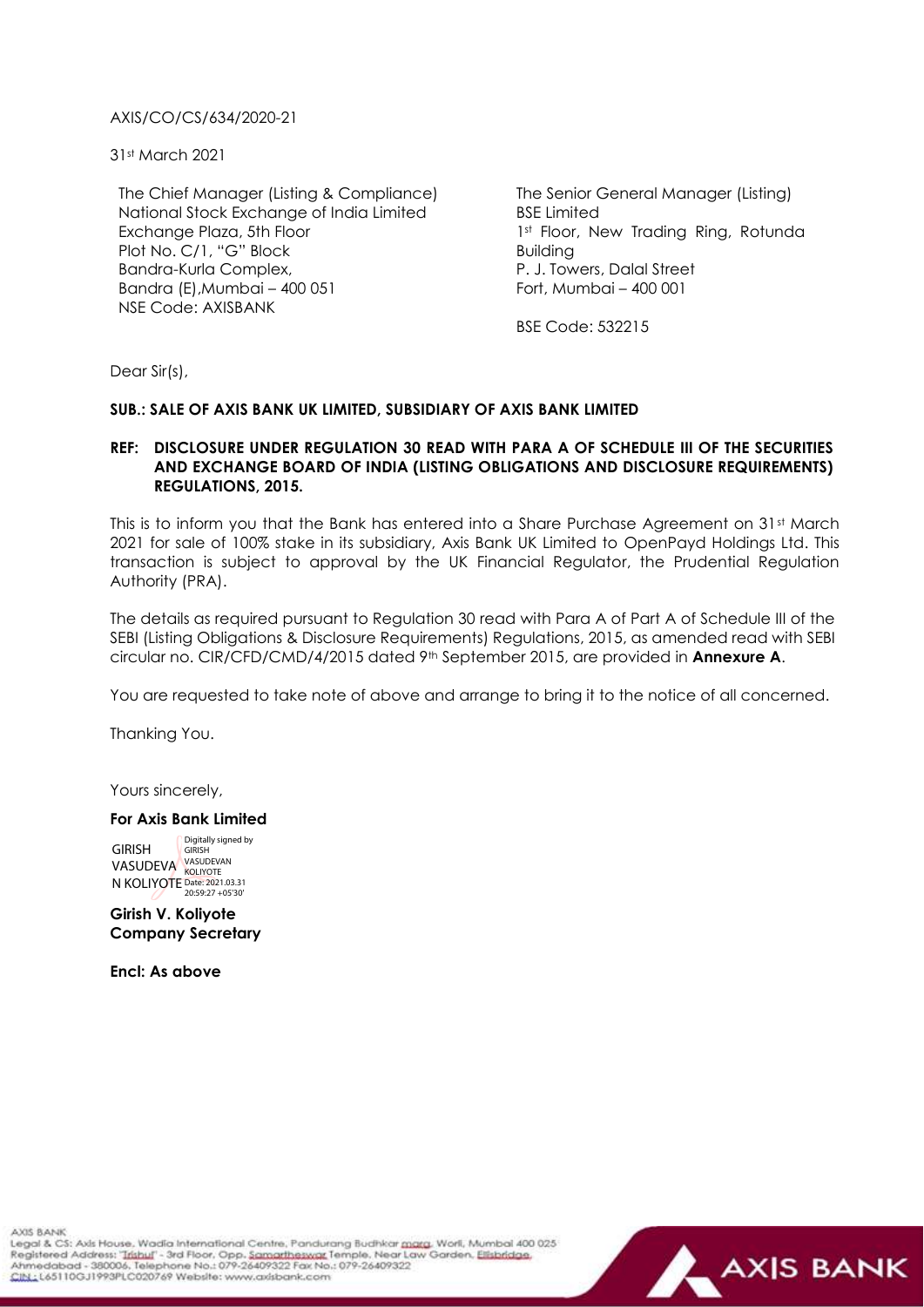**Sale or disposal of unit(s) or division(s) or subsidiary of the listed entity** 

| a. | The amount and percentage of the turnover<br>or revenue or income and net<br>worth<br>contributed by such unit or division of the<br>listed entity during the last financial year.                 | Contribution of Axis Bank UK Limited<br>to Consolidated Axis Bank Group as<br>financial<br>consolidated<br>per<br>statements for FY 2019-20:                                                                                                                                                                          |
|----|----------------------------------------------------------------------------------------------------------------------------------------------------------------------------------------------------|-----------------------------------------------------------------------------------------------------------------------------------------------------------------------------------------------------------------------------------------------------------------------------------------------------------------------|
|    |                                                                                                                                                                                                    | Contrib<br>Rs.<br>in<br><b>Particulars</b><br>ution %<br>crores                                                                                                                                                                                                                                                       |
|    |                                                                                                                                                                                                    | Total Income<br>of Axis Bank<br>206<br>0.26%<br>UK Limited for<br>FY 19-20                                                                                                                                                                                                                                            |
|    |                                                                                                                                                                                                    | Networth<br>of<br>Axis Bank UK<br>Limited as on<br>0.98%<br>765<br>31st<br>March<br>2020                                                                                                                                                                                                                              |
| b. | Date on which the agreement for sale has<br>been entered into                                                                                                                                      | 31st March 2021                                                                                                                                                                                                                                                                                                       |
| C. | expected date of completion<br>Оf<br>The<br>sale/disposal                                                                                                                                          | 30 <sup>th</sup> September 2021, subject to<br>approval of 'Change in Control',<br>received from the UK Financial<br>the<br>Prudential<br>Regulator,<br>Regulation Authority (PRA)                                                                                                                                    |
| d. | Consideration<br>received<br>from<br>such<br>sale/disposal                                                                                                                                         | The Completion Net Asset<br>(a)<br>Value (book value of the<br><b>Bank</b><br>the date<br>on<br>Оf<br>Completion); plus<br>fixed<br>(b)<br>premium<br>Оf<br>a<br>US\$5,500,000,                                                                                                                                       |
| е. | Brief details of buyers and whether any of the<br>buyers belong to the promoter/ promoter<br>group/group companies. If yes,<br>details<br>thereof                                                  | OpenPayd<br>Holdings<br>Ltd.,<br>a<br>company incorporated in England<br>and<br>Wales,<br>with<br>registered<br>11565881<br>company number<br>registered address The Bower, 207-<br>211 Old Street, London, England,<br>EC1V 9NR, United Kingdom<br>The buyer does not belong to<br>promoter / promoter group / group |
|    |                                                                                                                                                                                                    | companies of Axis Bank Limited.                                                                                                                                                                                                                                                                                       |
| f. | Whether the transaction would fall within<br>related party transactions? If yes, whether the<br>same is done at "arms length"                                                                      | No. The transaction would not fall<br>within related party transactions.                                                                                                                                                                                                                                              |
| g. | Additionally, in case of a<br>sale,<br>slump<br>indicative<br>disclosures<br>provided<br>for<br>amalgamation/merger, shall be disclosed by<br>the listed entity with respect to such slump<br>sale | Not Applicable since this is not a<br>slump sale.                                                                                                                                                                                                                                                                     |

AXIS BANK<br>Legal & CS: Axis Hause, Wadia International Centre, Pandurang Budhkar <u>marg</u>, Worli, Mumbal 400 025<br>Registered Address: "<u>Trishul</u>" - 3rd Floor, Opp. <u>Samartheswar,</u> Temple, Near Law Garden, <u>Elishridge,</u><br>Ahmedab